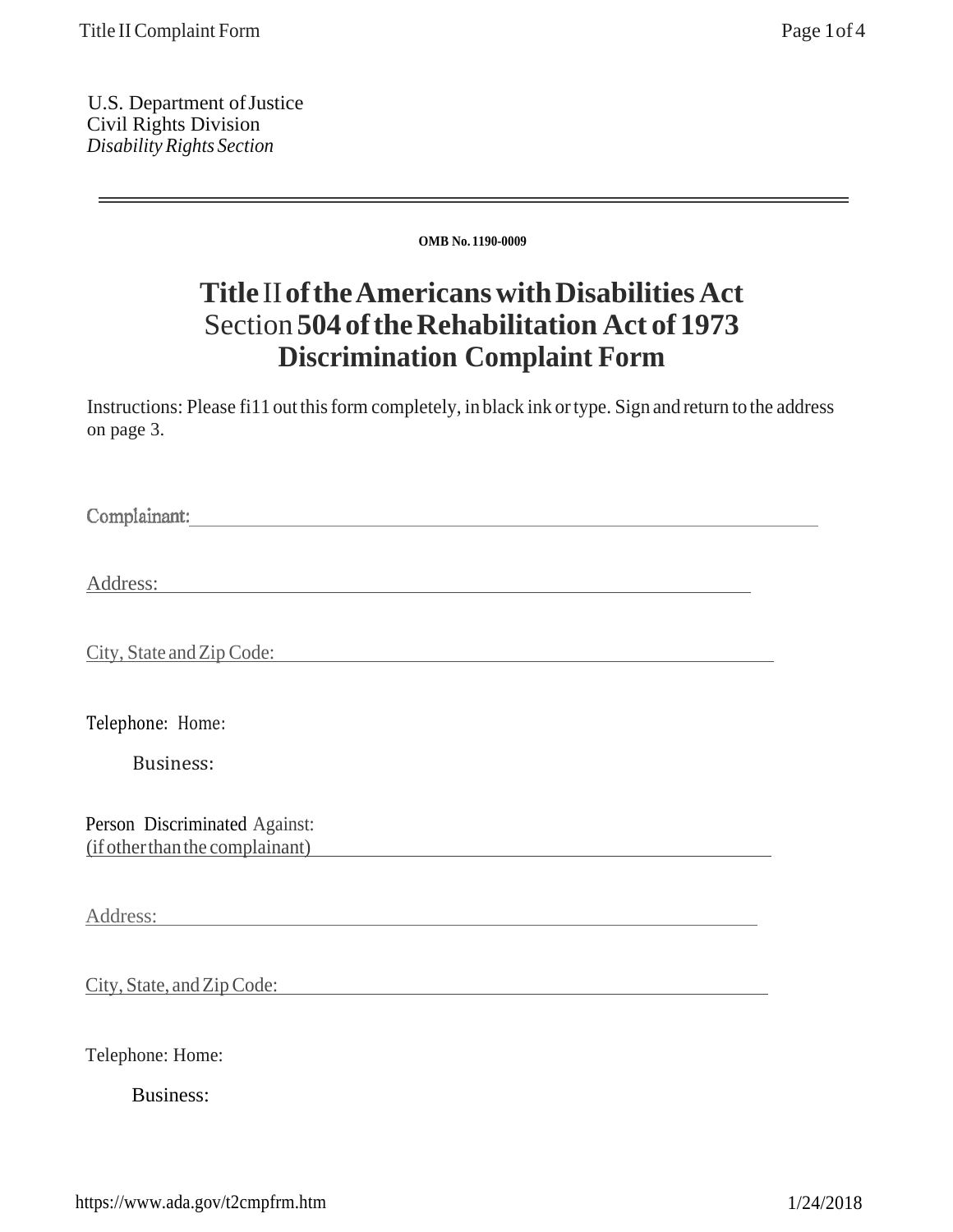Government, or organization, or institution which you believe has discriminated:

| Nre:                                                                                                                                                 |
|------------------------------------------------------------------------------------------------------------------------------------------------------|
| Address:                                                                                                                                             |
| County:                                                                                                                                              |
| City:                                                                                                                                                |
| State and Zip Code:                                                                                                                                  |
| Telephone Number: Telephone Number:                                                                                                                  |
| When did the discrimination occur? Date:                                                                                                             |
| Describe the acts of discrimination providing the name(s) where possible of the individuals who<br>discriminated (use space on page 3 if necessary): |
| Have efforts been made to resolve this complaint through the internal grievance procedure of the                                                     |
| government, organization, or institution?                                                                                                            |
|                                                                                                                                                      |
| If yes: what is the status of the grievance?                                                                                                         |
|                                                                                                                                                      |
|                                                                                                                                                      |

Has the complaint been filed with another bureau of the Department of Justice or any other Federal,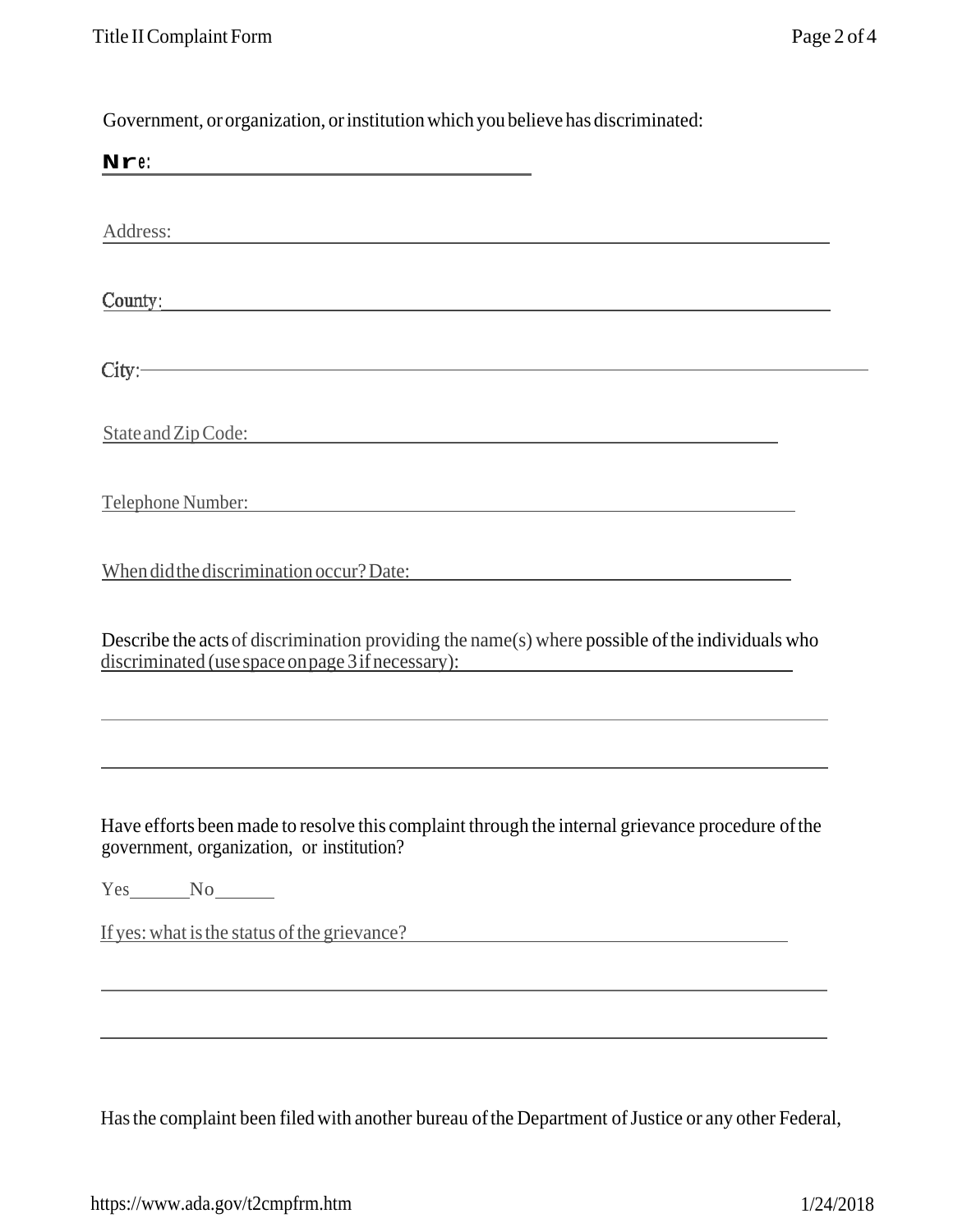| State, or local civil rights agency or court?                                                                                                                                                                                 |
|-------------------------------------------------------------------------------------------------------------------------------------------------------------------------------------------------------------------------------|
| $Yes$ $No$                                                                                                                                                                                                                    |
| If yes:                                                                                                                                                                                                                       |
| Agency or Court:                                                                                                                                                                                                              |
| <u>Contact Person:</u> Contact Person:                                                                                                                                                                                        |
| Address:                                                                                                                                                                                                                      |
| City, State, and Zip Code:                                                                                                                                                                                                    |
| Telephone Number:                                                                                                                                                                                                             |
| Date Filed: National Contract of the Contract of the Contract of the Contract of the Contract of the Contract of the Contract of the Contract of the Contract of the Contract of the Contract of the Contract of the Contract |
| Do you intend to file with another agency or court?                                                                                                                                                                           |
| $Yes$ No $N$                                                                                                                                                                                                                  |
| Agency or Court:                                                                                                                                                                                                              |
| Address:<br>the control of the control of the control of the control of the control of                                                                                                                                        |
| City, State and Zip Code:                                                                                                                                                                                                     |
| Telephone Number:                                                                                                                                                                                                             |
| Additional space for answers:                                                                                                                                                                                                 |
|                                                                                                                                                                                                                               |